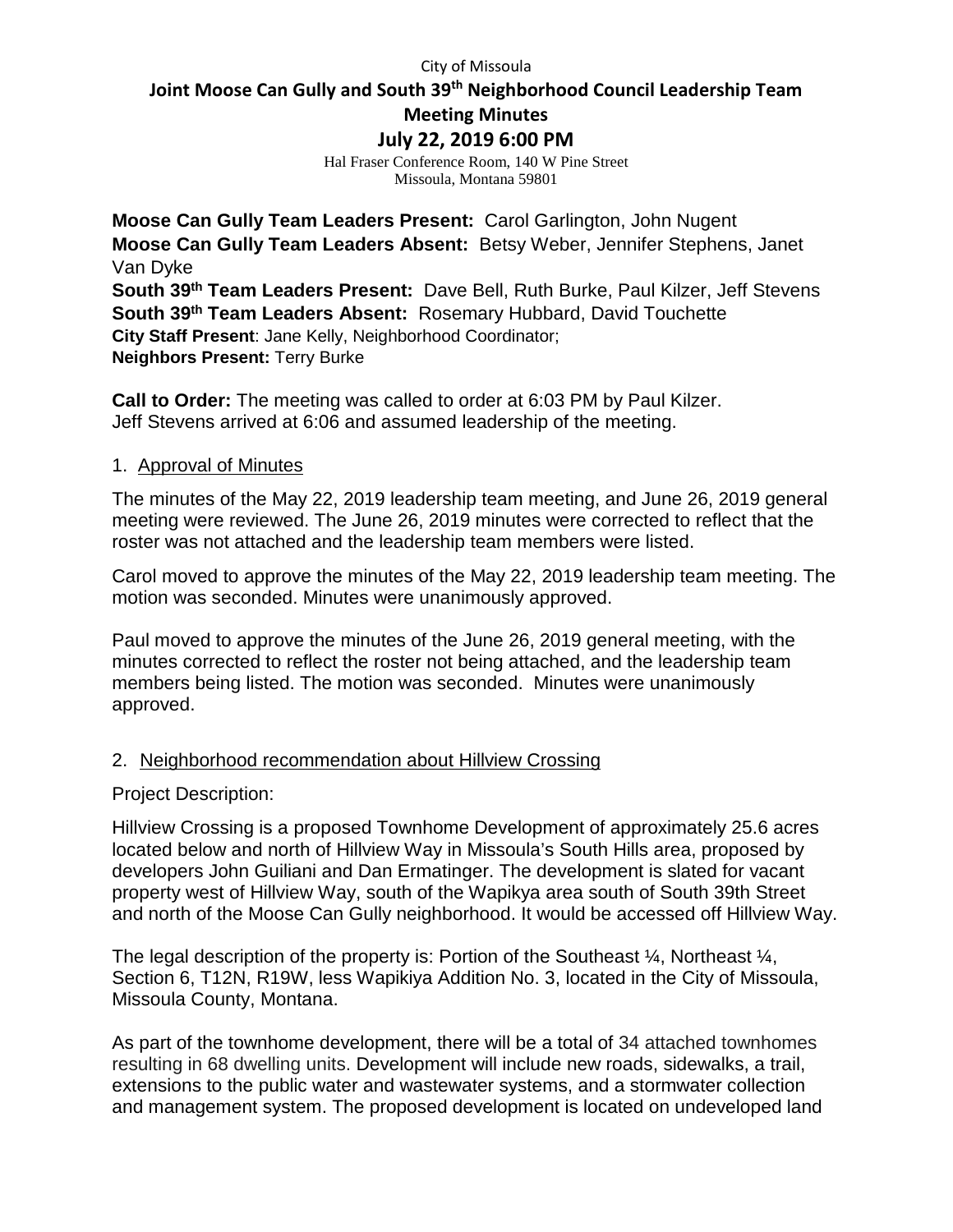surrounded by urban developments with open space, fair conditioned grassland and steeper slopes.

City staff has recommended approval of the development, with 23 conditions.

The City Land Use and Planning Committee has not made a recommendation on the project citing the need for more information on storm water runoff and geotechnical engineering, and among concerns over liability and impacts on the neighborhood.

## Discussion:

Citation from Title 1, chapter 18 Missoula Municipal Code (MMC), titled "NEIGHBORHOOD COUNCILS AND COMMUNITY FORUM" includes the following under 1.18.040 Duties:

"Each Neighborhood Council and the Community Forum shall advise the City government on the neighborhood and citywide issues. Each Neighborhood Council shall determine the issues on which advice will be given…"

There was discussion regarding the role of the neighborhood council regarding the proposed development and the process to determine if and when the neighborhood council should take a position and how to advise the City.

No action will occur until the land use planning committee takes further action.

## 3. Review Leadership Team Roles

The Bylaws for Moose Can Gully/South 39th Street indicate that leadership team members should, on an annual basis, designate team members to fill the positions of Co-Chairpersons, Secretary, Treasurer, and a Community Forum representative and alternate.

The following were selected to fill the roles:

South 39th Co-Chairperson: Jeff Stevens Moose Can Gully Co-Chairperson: John Nugent Secretary: Betsy Weber South 39<sup>th</sup> Treasurer: Dave Bell Moose Can Gully Treasurer: John Nugent South 39<sup>th</sup> Community Forum representative: Jeff Stevens South 39<sup>th</sup> Community Forum alternate: Paul Kilzer and Ruth Burke Moose Can Gully Community Forum representative: Carol Garlington Moose Can Gully Community Forum alternate: Betsy Weber

### 4. Priorities Survey

Citation from Title 1, chapter 18 Missoula Municipal Code (MMC), titled "NEIGHBORHOOD COUNCILS AND COMMUNITY FORUM" includes the following under 1.18.040 Duties: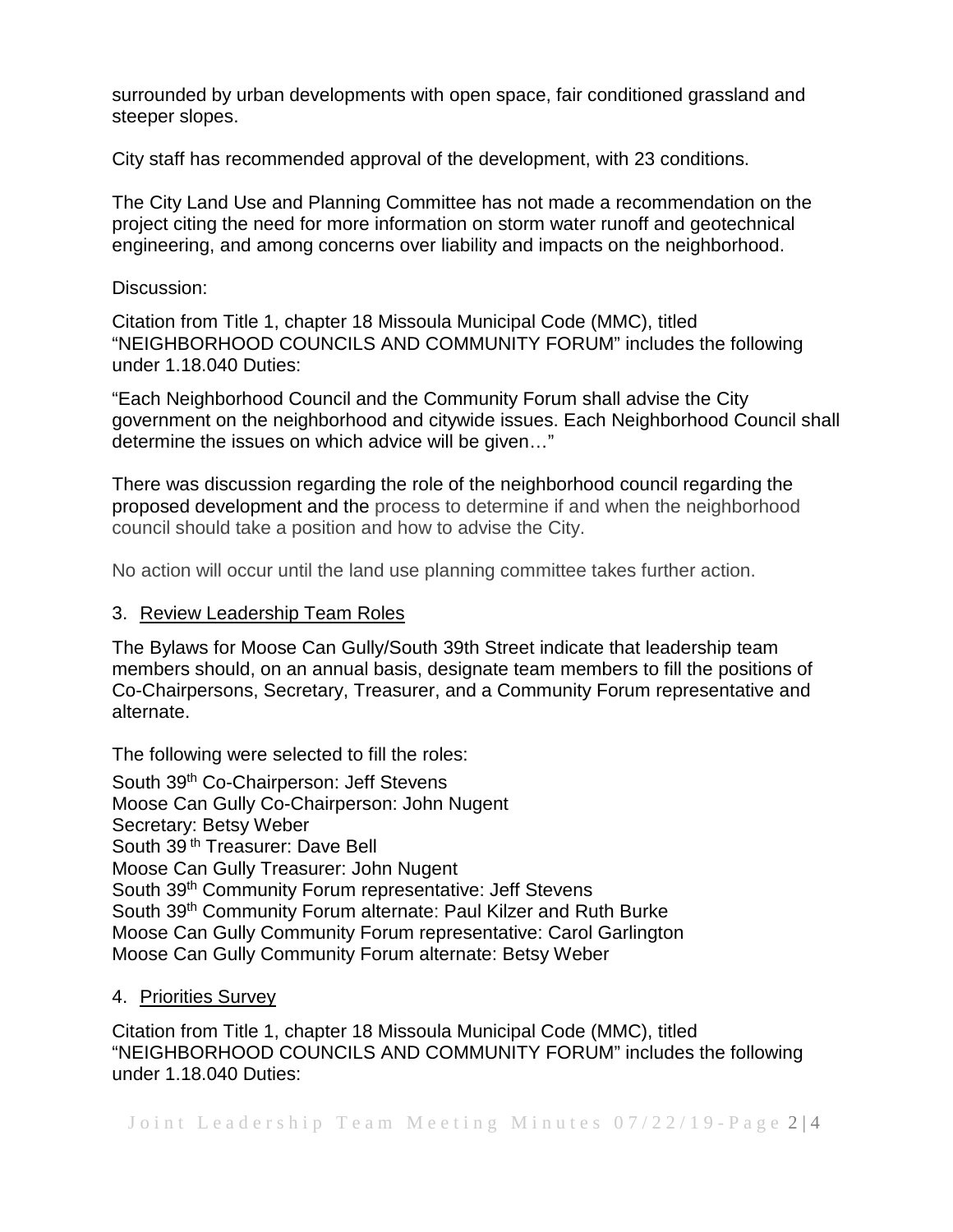"Each Neighborhood Council and the Community Forum shall advise the City government on the neighborhood and citywide issues. Each Neighborhood Council shall determine the issues on which advice will be given…"

There was discussion regarding the priorities identified in resident surveys, and how best to advise the City on these identified neighborhood priorities: Street maintenance; Homelessness/transients; Weeds; Urban deer; Recycling; Animal waste in parks; Parks and open space; Bike trails

There was additional discussion on:

- Urban Deer and whether some grant monies could/should be spent on studying alternatives for addressing the urban deer issue,
- Hillview Way, and who is responsible for mowing/control of weeds along the roadway/sidewalk, which, in some places, are currently a wildland fire hazard, especially along the east side of Hillview Way.
- Hillview Way, and who is responsible for clearing of snow from the sidewalk.
- Snow removal from the sidewalks along the south side of 39th Street where the backside of many of the houses face 39<sup>th</sup> street.
- Role of the community forum on common priority items among multiple neighborhoods and use of neighborhood grant monies from multiple neighborhoods to study and act on a common issue, like urban deer.

# 5. Community Forum Update

Carol reported the following topics from the June 27, 2019 Community Forum:

# **Overview of the Missoula Metropolitan Planning Organization - David Gray, Transportation Planner III**

David Gray presented on the Missoula Metropolitan Planning Organization. He spoke on what the MPO is and why it is important, the structure of the MPO, primary responsibilities, how the long range transportation plan works, funding, what they do, performance measure calculations, and inventory potential.

## **Arts Missoula - Tom Benson, Executive Director**

Tom Benson with Arts Missoula spoke on the background of the organization, the education portion of what they do, the Global and Cultural Affairs program, the Sister City program, advocacy and the economic impact, the celebration of the arts, the Public Art Committee, and some of the events they sponsor.

## **Wildfire Preparedness - Max Rebholz, Office of Emergency Management**

Max Rebholz spoke on Wildfire Preparedness. He gave some background information, cumulative effects of fire suppression and selective harvesting, growth and expansion of the wildland urban interface, the need to educate the community, the cohesive strategy and implementation